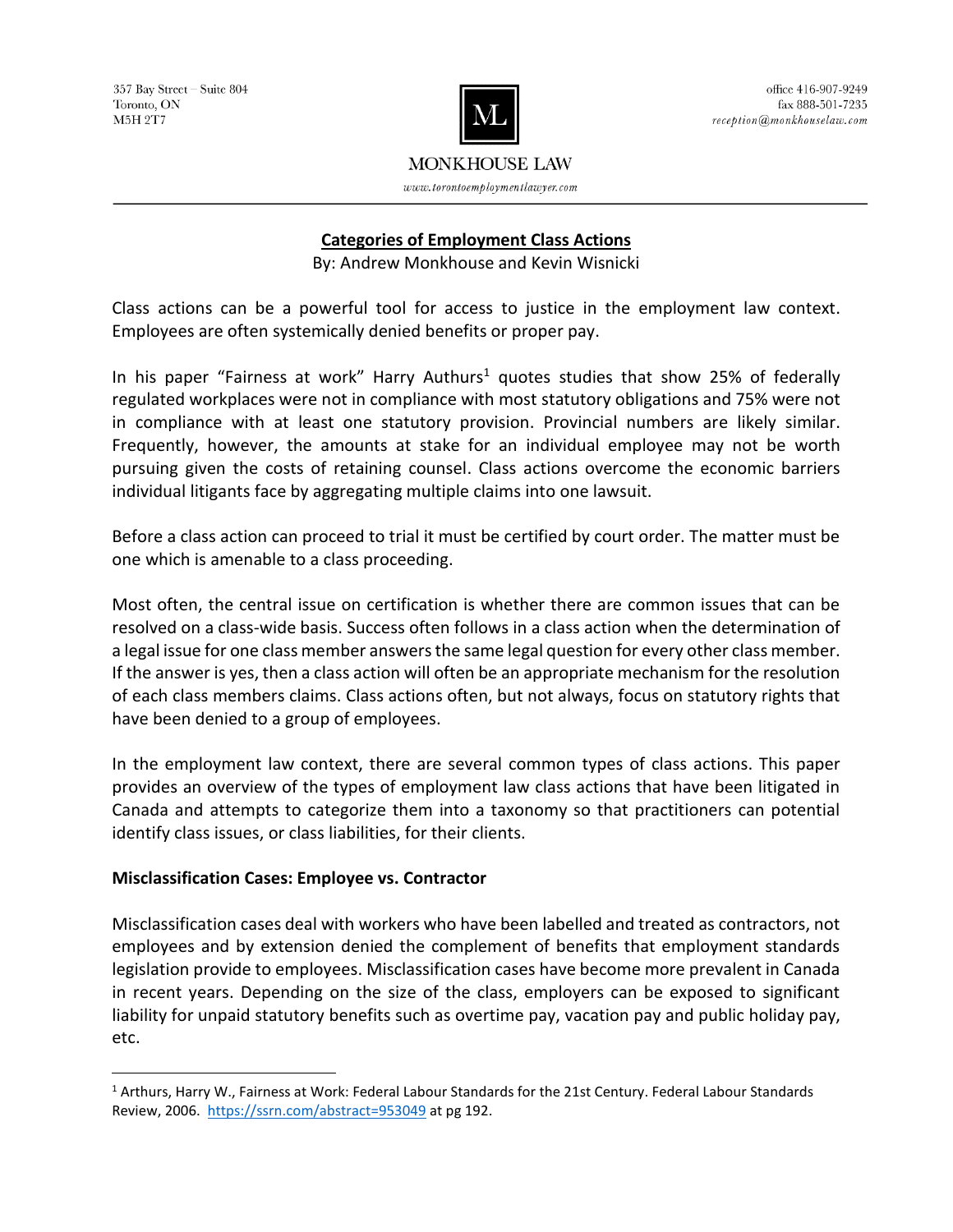Sondhi v Deloitte<sup>2</sup> is an example of a misclassification case. In Sondhi hundreds of lawyers who worked for Deloitte as document reviewers were treated as independent contractors and were not provided with overtime pay, vacation pay or statutory holiday pay. Many document reviewers worked very long hours meaning Deloitte's potential liability for overtime pay is significant. The action was certified but the central issue in the case – whether the document reviewers are in fact employees and not contractors- has not yet been litigated on the merits.

Similarly, *Omarali v Just Energy<sup>3</sup>* is a class action which involves roughly 7,000 sales representatives. The sales representatives were classified as independent contractors by Just Energy despite the fact that they were subject to Just Energy's control and were required to wear company uniforms in the course of their duties. The class claims for, among other things, losses stemming from unpaid wages, including minimum wage, employment insurance benefits, CPP contributions, and EI premiums.

Although, *Berg v CHL<sup>4</sup>* does not involve a dispute regarding whether CHL hockey players are contractors, it is another example of a class action where the central dispute is whether the class are misclassified employees. The class in this matter contends that CHL players are employees rather than "amateur athletes". The court certified the action allowing the class to continue the action claiming for unpaid minimum wage, vacation, etc.

*Sondhi* and *Omarali* are evidence of an increasing trend amongst employers towards misclassifying employees as contractors in order to cut costs. As Justice Belobaba commented in the *Sondhi* case:

> . . .class actions alleging the misclassification of employees as independent contractors are increasing. Because of increasing pressure to reduce labour costs and increase productivity, "many Canadian employers are substituting self-employed labour for employees … transforming the workers into self-employed casuals who report for duty only when required<sup>5</sup>

*Sondhi* and *Omarali* highlight the importance of properly classifying workers. If an employer is in doubt as to whether their workers are employees or contractors, it is best to err on the side of employee so as to avoid a class action lawsuit. For individual workers, it is important to ensure their employment status is properly classified so they enjoy the associated rights and benefits owed to employees.

**Overtime Class Actions: "Off the Clock Cases" and Manager Misclassification Cases**

<sup>2</sup> *Sondhi v Deloitte*, 2017 ONSC 2122 (CanLII)[, http://canlii.ca/t/h36jr](http://canlii.ca/t/h36jr) [*Sondhi]*

<sup>3</sup> *Omarali v Just Energy*, 2016 ONSC 4094 (CanLII)[, http://canlii.ca/t/gsp36](http://canlii.ca/t/gsp36)

<sup>4</sup> *Berg v Canadian Hockey League*, 2016 ONSC 4466 (CanLII),<http://canlii.ca/t/gsdqm>

<sup>5</sup> *Sondhi, supra* note 2 at para 24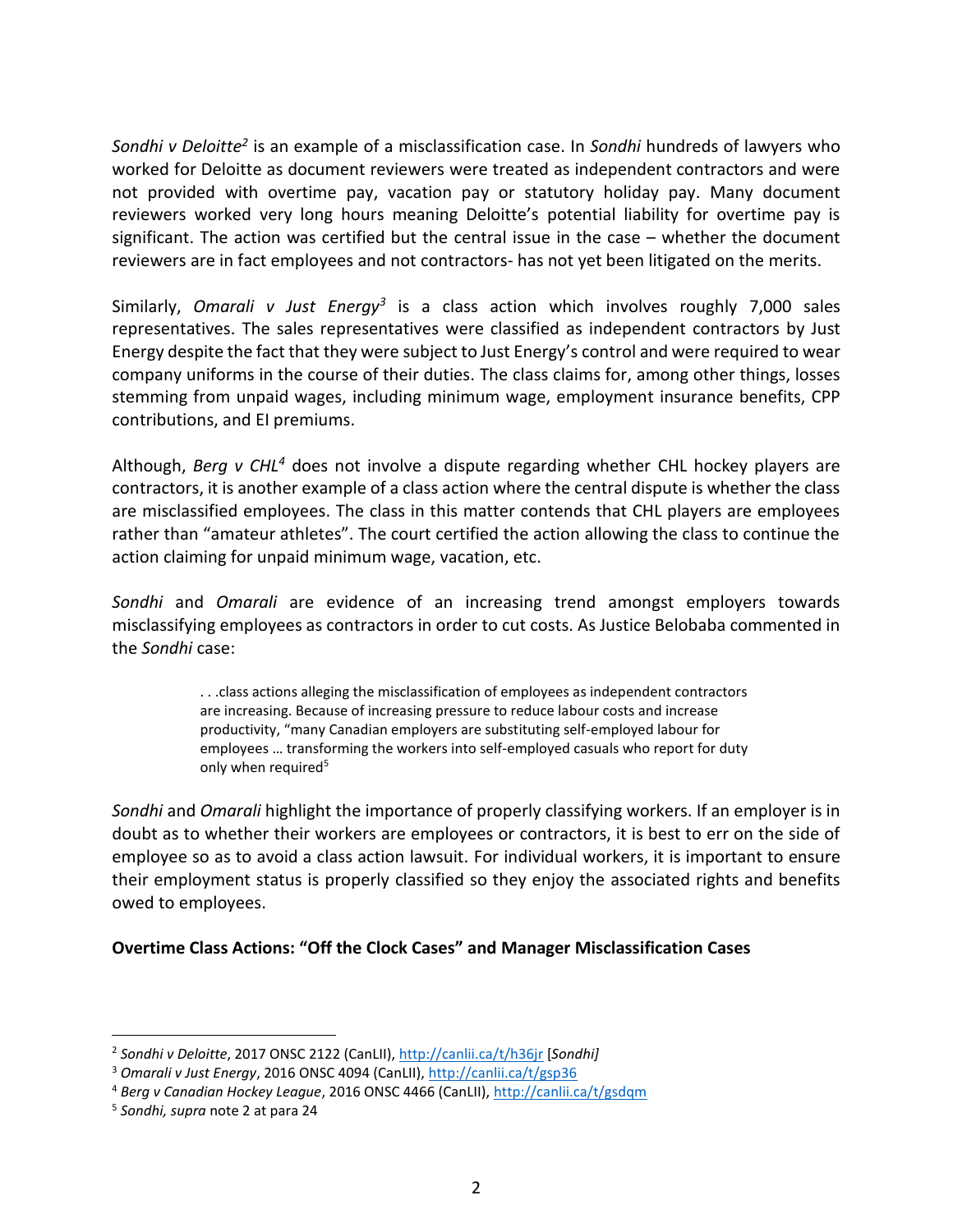In recent years, there have been a host of unpaid overtime class actions. These cases do not involve the misclassification of employees as contractors but rather involve the systemic denial of statutory benefits (often overtime pay) to those already counted as employees. These cases fall into two categories: 1) "off the clock" cases and 2) manager misclassification cases.

#### "Off the Clock" Cases

The so-called "off the clock" cases do not turn on whether an employee is *eligible* for overtime pay but rather if they were denied overtime pay or other employee benefits on a systemic basis.

In both *Fulawka v Scotiabank<sup>6</sup>* and *Fresco v CIBC<sup>7</sup>* , for example, the class alleged that the banks implemented overtime policies that created systemic barriers to overtime pay, which were more onerous than the restrictions contained in the *Canada Labour Code*. 8 In particular, in *Fulawka*, the allegation was that overtime pay was only available to the class if they were pre-approved to work extra hours. In practice, however, the class members could not predict when overtime hours would be required and they rarely sought or received pre-approval for overtime hours. As a result, many bank employees worked significant overtime hours but never received compensation for same. *Fulawka* was certified as the court found that the Bank's overtime policies were systemically applied to all of the members of the class in the same manner.<sup>9</sup> Fulawka eventually settled after certification.<sup>10</sup> The settlement allowed class members to claim compensation for unpaid overtime from a fund that was created by the Bank.

Similarly, in *Baroch v Canada Cartage*, <sup>11</sup> the proposed common issues focused on whether the Defendant-employer engaged in a systemic pattern of behaviour designed to deny overtime pay to its employees. In that case Justice Belobaba noted that the plaintiffs case did not revolve around the question of whether each individual class member was eligible for overtime pay, but rather, if the Defendant's systemic behaviour resulted in unpaid overtime to the class in general. Justice Belobaba certified the action noting that while individualized assessments of each class members eligibility for overtime pay and corresponding losses might be required, the class action, as framed by the plaintiff, would significantly advance the litigation.<sup>12</sup>

*Eklund v Goodlife Fitness<sup>13</sup>* is a recent class action that fits into the so-called "off-the clock" category of employment class actions. *Eklund* was certified on consent and settled for \$7.5 million dollars. The class action involved claims for unpaid wages, including overtime, for all nonmanagerial employees of Goodlife before they became unionized. Specifically, the allegations were that Goodlife's policies required that class members work a number of hours without pay

<sup>6</sup> *Fulawka v Bank of Nova Scotia,* 2012 ONCA 443 (CanLII)[, http://canlii.ca/t/frtzp](http://canlii.ca/t/frtzp) [*Fulawka*]

<sup>7</sup> *Fresco v Canadian Imperial Bank of Commerce*, 2012 ONCA 444 (CanLII),<http://canlii.ca/t/frtz>

<sup>8</sup> C*anada Labour Code*, RSC 1985, c L-2,<http://canlii.ca/t/532qw>

<sup>9</sup> *Fulawka, supra* note 6 at para 103

<sup>10</sup> *Fulawka Bank of Nova Scotia*, 2014 ONSC 4743 (CanLII)[, http://canlii.ca/t/g8rnc](http://canlii.ca/t/g8rnc)

<sup>11</sup> *Baroch v Canada Cartage,* 2015 ONSC 40 (CanLII),<http://canlii.ca/t/gg4ff>

<sup>12</sup> *Ibid* at para 8-10

<sup>13</sup> *Eklund v Goodlife Fitness Centres Inc.,* 2018 ONSC 4146 (CanLII),<http://canlii.ca/t/hssgh>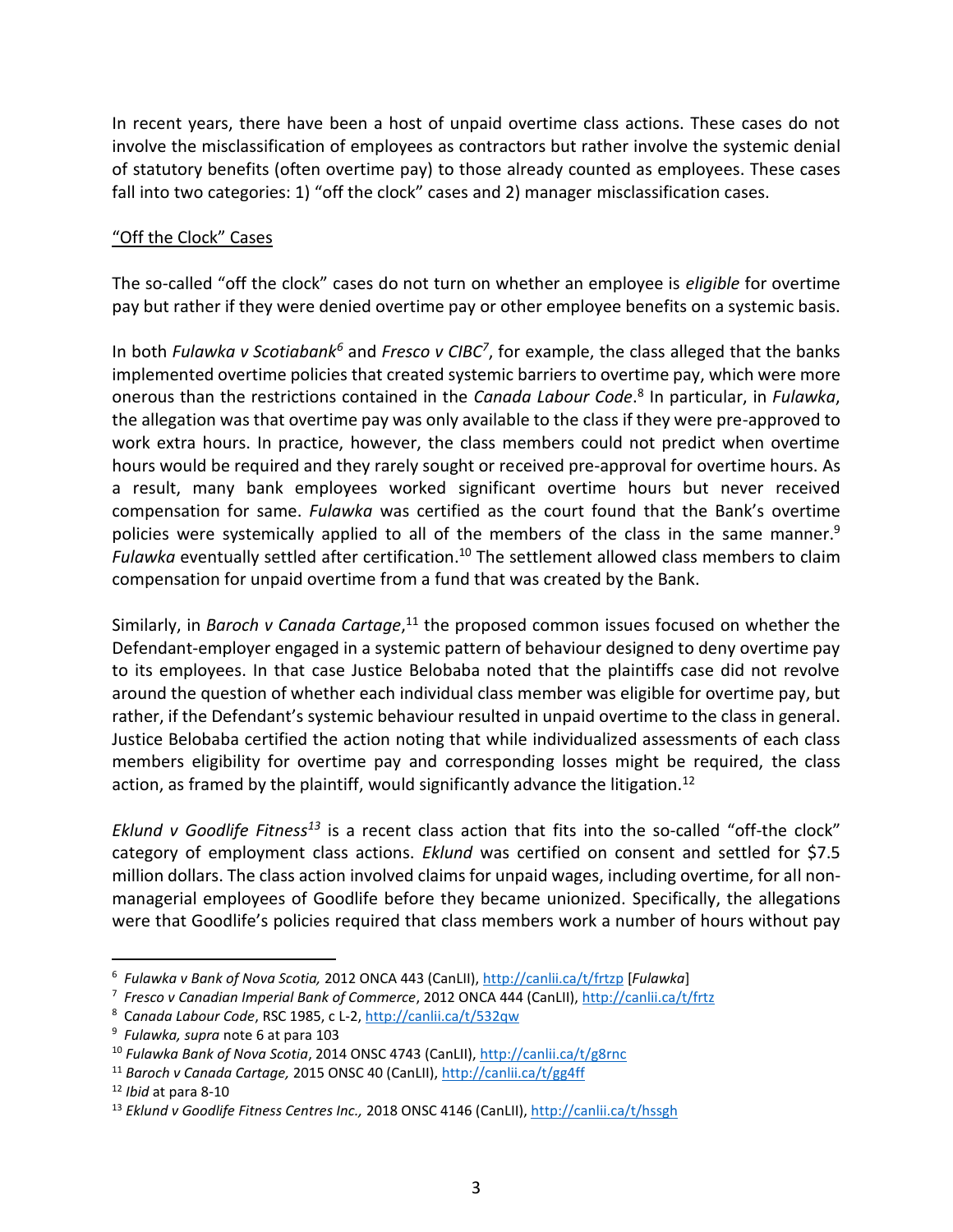which then also resulted in a significant amount of unpaid overtime. After settlement, Goodlife made significant changes to its payment policies, including paying trainers for preparation and administrative time, along with paying overtime pay when required.

#### Manager Misclassification Cases

By contrast, manager misclassification cases, unlike the "off the clock" cases, revolve around the question of whether a class of employees are caught by the managerial exception to overtime pay. In *Brown v CIBC<sup>14</sup>* , for example, the class was comprised of employees who were classified as managers by CIBC and as a result were not paid overtime. The court found that each class members' job duties varied such that whether any given class member would be caught by the managerial exception to overtime required individual analyses. In other words, the court reasoned that whether or not one class member was caught by the managerial exception to overtime pay, would not answer the same question for every other class member. Accordingly, the proposed class action was not certified.

Similarly, the Court of Appeal refused to certify a class action for overtime in *McCraken v Canadian National Railway Co*. <sup>15</sup> In *McCracken*, the class was comprised of a thousand first line supervisors employed by CN. As was the case in *Brown,<sup>16</sup>* the court determined that although the class members shared the same job title, their job duties varied so greatly that whether a class member was caught by the managerial exception to overtime required individual analyses. Accordingly, as was the case in *Brown*, McCracken was not certified.<sup>17</sup>

By contrast, in *Rosen v BMO*,<sup>18</sup> Justice Belobaba certified a manager misclassification case distinguishing it from both *Brown* and *McCracken*. On the facts, Justice Belobaba found that unlike *Brown* and *McCracken*, the Plaintiff was able to show that proposed class members' job functions were sufficiently similar "that eligibility [for overtime pay] could be decided on classwide basis."<sup>19</sup> Accordingly, the court certified the action,<sup>20</sup> and it eventually settled for 12 million dollars.<sup>21</sup>

The decision in *Rosen<sup>22</sup>* is important as it demonstrates that manager misclassification cases can be viable provided the class member's job duties are sufficiently similar and uniform to allow a court to make findings on a class-wide basis.

<sup>14</sup> *Brown v Canadian Imperial Bank of Commerce*, 2014 ONCA 677 (CanLII)[, http://canlii.ca/t/gdszz](http://canlii.ca/t/gdszz) [*Brown*]

<sup>15</sup> *McCracken v Canadian National Railway Company*, 2012 ONCA 445 (CanLII),<http://canlii.ca/t/frv0b> [*McCracken*]

<sup>16</sup> *Brown, supra* note 14

<sup>17</sup> *McCracken, supra* note 15 at para 210

<sup>18</sup> *Rosen v BMO Nesbitt Burns Inc*., 2013 ONSC 2144 (CanLII)[, http://canlii.ca/t/g04z9](http://canlii.ca/t/g04z9) [*Rosen*]

<sup>19</sup> *Ibid* at para 23

<sup>20</sup> *ibid* at para 25

<sup>21</sup> *Rosen v BMO Nesbitt Burns Inc*., 2016 ONSC 4752 (CanLII)[, http://canlii.ca/t/gsn79](http://canlii.ca/t/gsn79)

<sup>22</sup> *Rosen, supra* note 18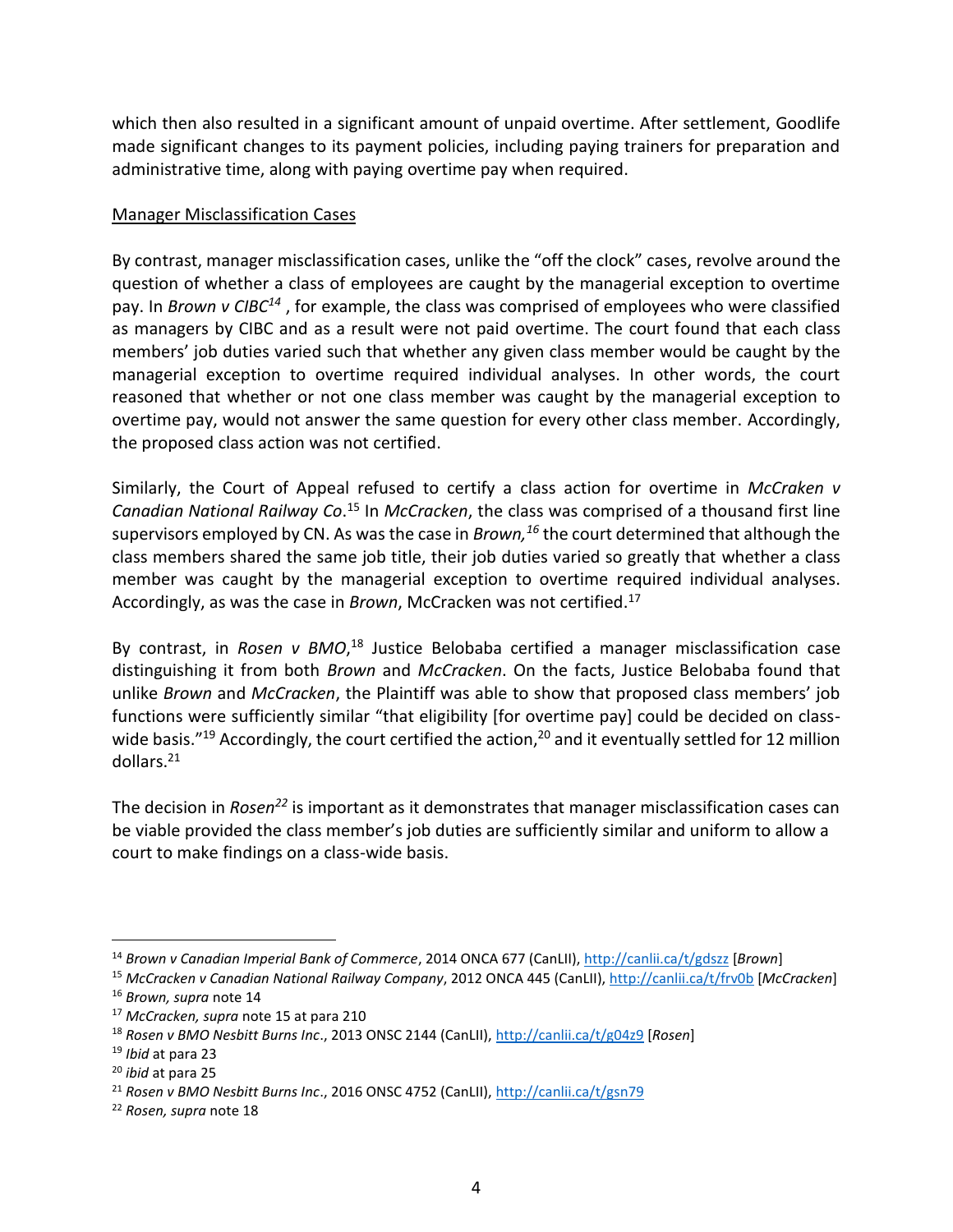### **Constructive Dismissal and Mass Termination**

Although not as prevalent as class actions relating to overtime or statutory benefits, employment class actions sometime involve claims for wrongful dismissal damages. These can be difficult because generally reasonable notice becomes quickly an individualized investigation.

In *Brigaitis v IQT Ltd*., <sup>23</sup> a group of dismissed employees brought a class action against IQT for, among other things, wrongful dismissal damages, oppression, and breach of contract. Several other claims were advanced due to the fact that IQT was insolvent.<sup>24</sup>

IQT defended the certification motion on the basis that the majority of the class had already obtained relief under the Ontario Labour Relationship Board and were therefore barred from advancing further wrongful dismissal claims.<sup>25</sup> The court certified the class.<sup>26</sup> It found that although the majority of the class could not advance a claim for wrongful dismissal damages, it could advance claims on account of IQT's insolvency, such as negligence and oppression.

*Wood v CTS<sup>27</sup>* involved a mass termination of roughly 70 employees who then commenced a class action for wrongful dismissal damages. CTS provided its employees 12 months' working notice, as opposed to pay in lieu of notice.

Although the Court of Appeal's decision in *Wood v CTS* is somewhat complicated given the various common issues,<sup>28</sup> it is evidence that in a case of a mass layoff, wrongful dismissal litigation can be advanced by way of a class action. Interestingly, the Court of Appeal upheld the motion judge's finding that for some members of the class, CTS failed to provide reasonable working notice because some employees were forced to work overtime hours which prevented those class members from seeking new employment.<sup>29</sup> Accordingly, the court found that the working notice provided to those class members did not properly count as notice of termination given the lack of opportunity to search for new employment.

Finally, *Kafka v Allstate<sup>30</sup>* involved a class of employees who claimed reasonable common law notice damages on account of the class' constructive dismissal. Allstate gave notice to its sales employees that it would implement a change to their pay structure. The class members did not accept the unilateral change and brought forward the class action claiming constructive dismissal. The court denied certification on the basis that the central issues in the case could not

<sup>23</sup> *Brigaitis v IQT, Ltd. c.o.b. as IQT Solutions*, 2014 ONSC 7 (CanLII)[, http://canlii.ca/t/g2nhk](http://canlii.ca/t/g2nhk)

<sup>24</sup> *Ibid* at para 24

<sup>25</sup> *Ibid* at para 6

<sup>26</sup> *Ibid* at para 179

<sup>27</sup> *Wood v CTS of Canada Co.*, 2017 ONSC 5695 (CanLII),<http://canlii.ca/t/h6b3j>

<sup>28</sup> *Ibid* at para 5

<sup>29</sup> *Ibid* at para 113

<sup>30</sup> *Kafka v Allstate Insurance Company of Canada,* 2011 ONSC 2305 (CanLII),<http://canlii.ca/t/fl0z6> [*Kafka*]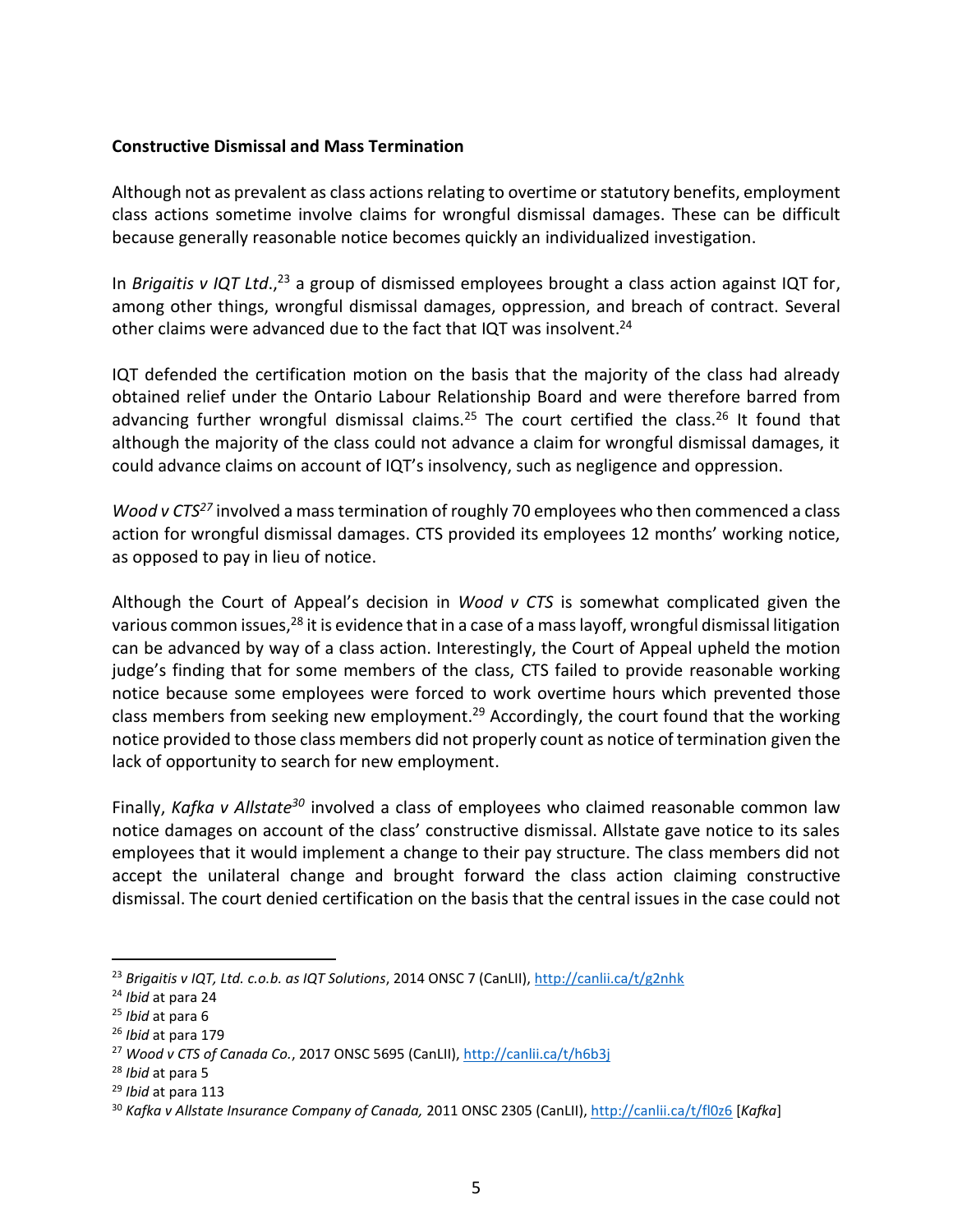be determined in common.<sup>31</sup> Specifically, the court held that the impact of the changes to compensation varied by employee, given their location, books of business, expenses, etc.<sup>32</sup> Further the employees were subject to different employment contracts. Essentially, the court held that individual inquiries were needed to determine the liability of Allstate, and as a result that a class proceeding was impractical.<sup>33</sup>

#### **Sexual Harassment and Systemic Discrimination**

Employment class actions involving claims of sexual harassment and discrimination are on the rise in Ontario and throughout Canada. The heightened social consciousness of these issues, along with the elimination of limitation periods for civil claims relating to sexual assault has undoubtedly had a positive influence in galvanizing individuals to commence related class actions. As such recent class actions have focused on an employer's failure to prevent systemic sexual harassment.

The prevalence of sexual harassment must be systemic for a successful certification of a class action, not merely individualized incidents and/or the experiences of a single person.

*Davidson & Merlo v Canada (Attorney General)*, <sup>34</sup> which recently settled*,* involved systemic claims of sexual harassment and discrimination. The classes were formed of female employees of the Royal Canadian Mounted Police who were subjected to sexual discrimination and harassment by male colleagues. The class claimed, among other things, that the RCMP systemically failed to provide a workplace free of gender and sexual orientation based discrimination, bullying and harassment. The terms of the settlement include: payment of damages by the RCMP; the RCMP issued an apology; the RCMP admitted to the discrimination and sexual harassment claims, the class members are able to submit confidential claims to the RCMP; and the RCMP is to undertake positive action in order prevent discriminatory actions and harassment in the future.<sup>35</sup>

Similarly, the Canadian Armed Forces is involved in two class actions brought by several plaintiffs on behalf of female and LGBT employees. Heyder, Graham and Schultz-Neilsen are the plaintiffs in the class action on behalf of female CAF members who allege that the CAF systemically failed to, among other things 1) prevent sexual assault and harassment, 1) implement proper policies, and 3) investigate complaints. Ross, Roy and Satalic are the representative plaintiffs who bring the class action on behalf of the LGBT members of the CAF, claiming discrimination and harassment due to sexual orientation.

There are other class actions throughout Canada that involve claims of sexual harassment. *Lewis v WestJet Airlines<sup>36</sup>* is a class action out of British Columbia. The class is comprised of female flight

<sup>31</sup> *Kafka, supra* note 30 at para 7

<sup>32</sup> *Ibid* at para 6

<sup>33</sup> *Ibid* at para 165

<sup>34</sup> *Merlo v Canada (Attorney General*), 2013 BCSC 1136 (CanLII),<http://canlii.ca/t/fzffb>

<sup>&</sup>lt;sup>35</sup> Se[e here](https://merlodavidson.ca/wp-content/uploads/MERLO-DAVIDSON-SETTLEMENT-AGREEMENT.pdf) for copy of the settlement agreement

<sup>36</sup> *Lewis v WestJet Airlines Ltd.*, 2017 BCSC 2327 (CanLII),<http://canlii.ca/t/hpcqt>